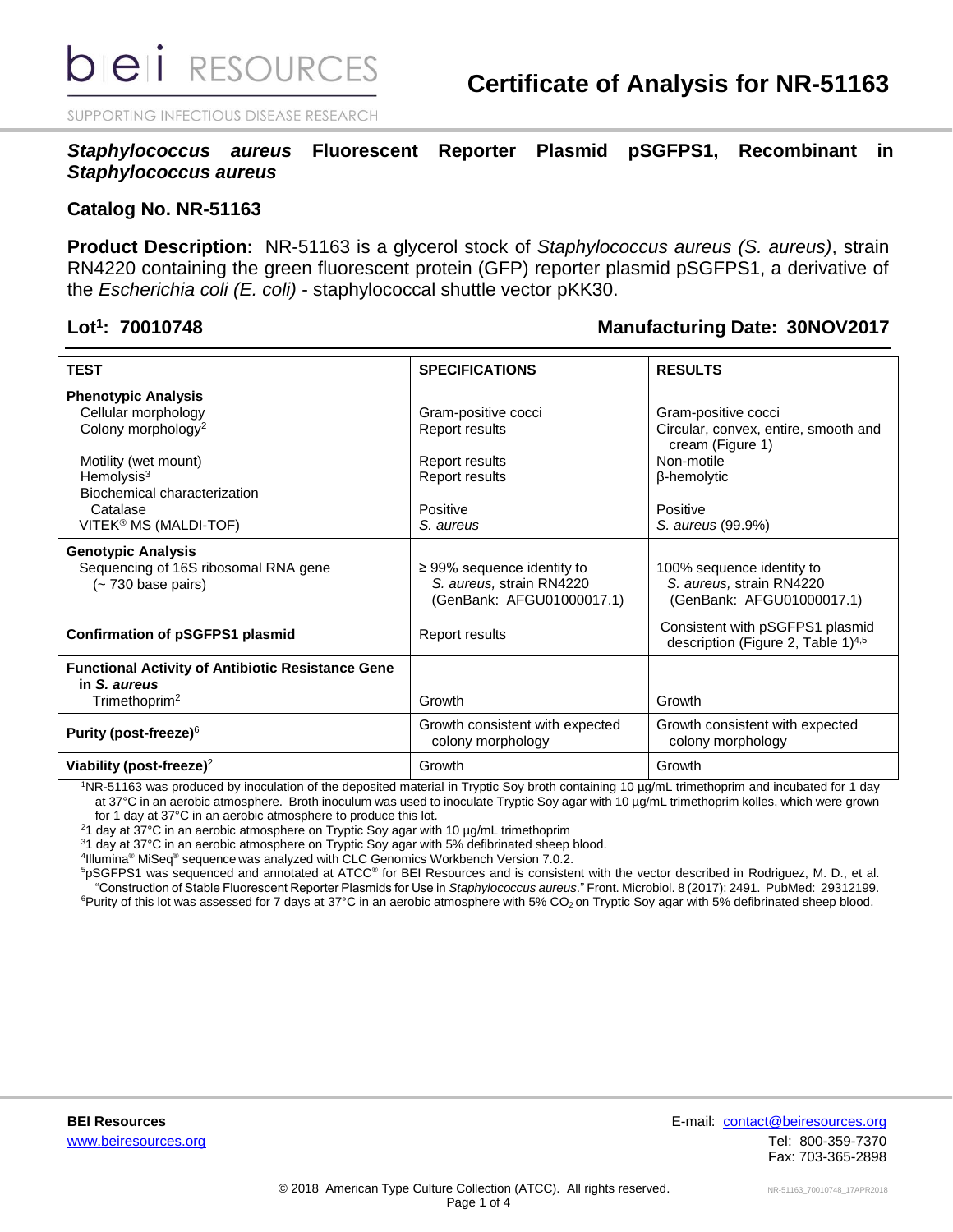**bieli** RESOURCES

# **Certificate of Analysis for NR-51163**

SUPPORTING INFECTIOUS DISEASE RESEARCH

### **Figure 1: Colony Morphology**







**BEI Resources** E-mail: [contact@beiresources.org](mailto:contact@beiresources.org) [www.beiresources.org](http://www.beiresources.org/)Tel: 800-359-7370 Fax: 703-365-2898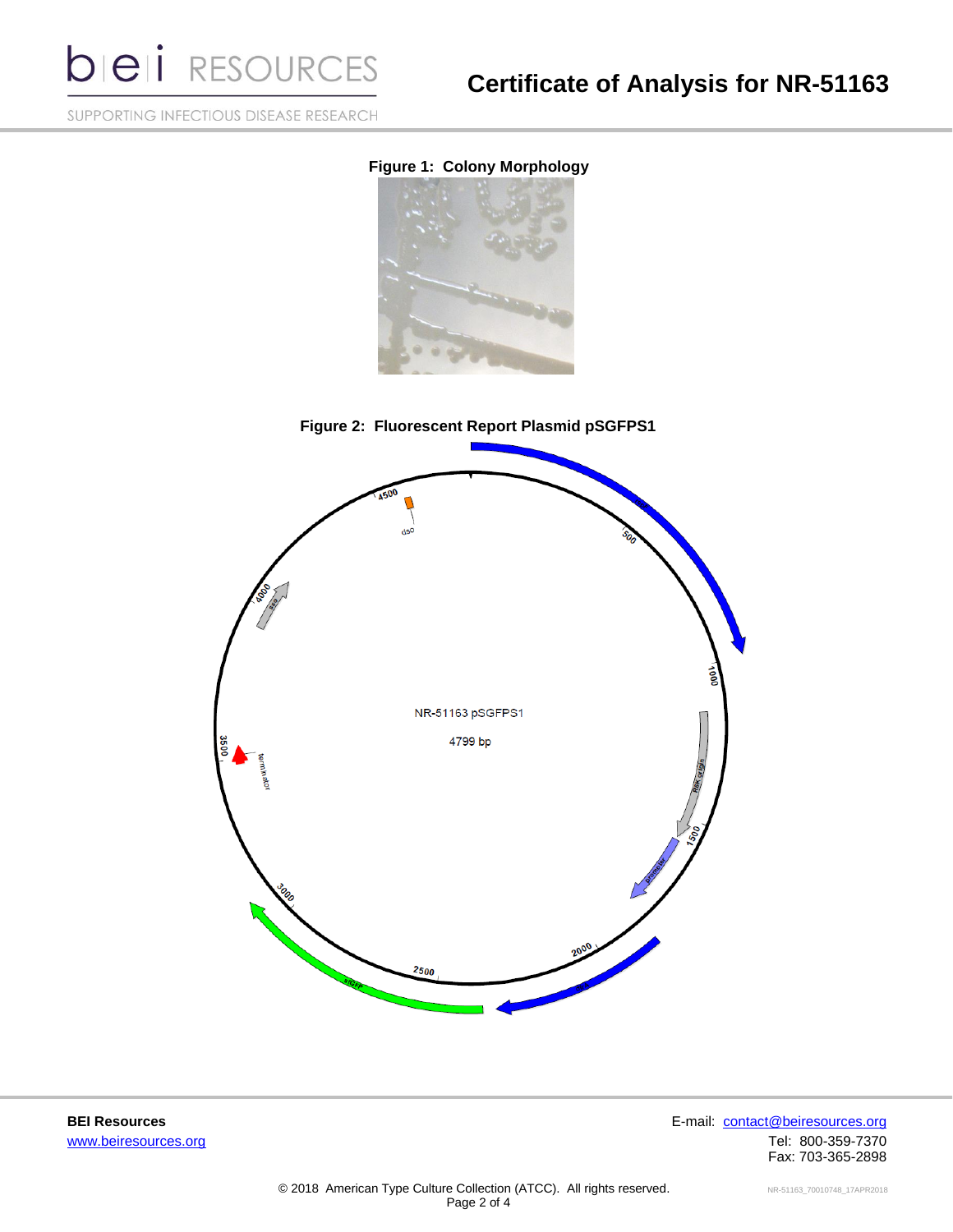**bieli** RESOURCES

# **Certificate of Analysis for NR-51163**

SUPPORTING INFECTIOUS DISEASE RESEARCH

#### **Table 1: Sequence of pSGFPS1**

|  |  | 1 ATGCAATATA ATACTACTAG AAGTATAACC GAAAATCAAG ATAATAAAAC GTTAAAAGAT    |  |  |
|--|--|------------------------------------------------------------------------|--|--|
|  |  | 61 ATGACGAAAA GTGGGAAACA ACGCCCATGG AGAGAAAAGA AAATAGATAA TGTAAGCTAT   |  |  |
|  |  | 121 GCAGATATAC TAGAAATTTT AAAAATCAAA AAGGCTTTTA ATGTAAAACA ATGTGGTAAT  |  |  |
|  |  | 181 ATTTTAGAAT TTAAGCCAAC TGATGAAGGC TATTTGAAGT TACATAAGAC ATGGTTTTGT  |  |  |
|  |  | 241 AAATCAAAAT TATGTCCGGT TTGTAATTGG AGACGTGCTA TGAAAAATAG TTATCAAGCT  |  |  |
|  |  | 301 CAAAAAGTGA TTGAAAAAGT AATTAAGGAA AAGCCAAAAG CACGTTGGTT GTTTTTAACA  |  |  |
|  |  | 361 CTTTCAACAA AAAATGCGAT AGATGGAGAT ACTTTAGAAC AAAGTTTGAA GCATCTAACT  |  |  |
|  |  | 421 AAAGCATTTG ATAGGTTGAG TAGATATAAA AAGGTTAAAC AAAATCTTGT TGGATTTATG  |  |  |
|  |  | 481 CGTTCAACAG AAGTTACCGT TAATAAAAAT GACGGTAGTT ATAATCAGCA CATGCATGTT  |  |  |
|  |  | 541 TTGTTATGTG TTGAAAATGC ATATTTTAGA AAAAAAGAGA ATTATATAAC TCAAGAAGAA  |  |  |
|  |  | 601 TGGGTTAATT TATGGCAAAG AGCATTACAA GTTGACTATC GACCTGTTGC TAATGTTAAA  |  |  |
|  |  | 661 GCGATCAAAC CGAATAGAAA AGGCGATAAA GACATTGAAT CGGCAATCAA AGAGACCTCA  |  |  |
|  |  | 721 AAATATTCGG TTAAATCATC TGATTTTTTA ACTGATGATG ATGAAAAAAA TCAAGAAATT  |  |  |
|  |  | 781 GTAAGTGATT TAGAAAAAGG TTTGTATCGA AAACGTATGT TAAGTTATGG TGGATTGCTT  |  |  |
|  |  | 841 AAACAAAAAC ATAAAATTTT AAACTTAGAC GATGTCGAAG ATGGTAATTT GATTAATGCA  |  |  |
|  |  | 901 AGTGATGAAG ATAAAACAAC AGACGAAGAA GAAAAAGCAC ATTCAATTAC CGCAATTTGG  |  |  |
|  |  | 961 AATTTCGAAA AGCAAAATTA TTATTTAAGA CATTAGTGTT GACTAATGTC TTTTTTGTTG  |  |  |
|  |  | 1021 ATTTTTTATA AAAAAGTACT GTCTTATTTT TGTGACAAAT GCTGTATGTA GTGTCACAAA |  |  |
|  |  | 1081 AATAAGACAA ACGCAATATA TTGTGTCACA AAAATAAGAC AGTACAGCTT TGTATGATCC |  |  |
|  |  | 1141 GTCGACGAAA GCCTGGCCAC GATGCGTCCG GCGTAGAGGA TCTGAAGATC AGCAGTTCAA |  |  |
|  |  | 1201 CCTGTTGATA GTACGTACTA AGCTCTCATG TTTCACGTAC TAAGCTCTCA TGTTTAACGT |  |  |
|  |  | 1261 ACTAAGCTCT CATGTTTAAC GAACTAAACC CTCATGGCTA ACGTACTAAG CTCTCATGGC |  |  |
|  |  | 1321 TAACGTACTA AGCTCTCATG TTTCACGTAC TAAGCTCTCA TGTTTGAACA ATAAAATTAA |  |  |
|  |  | 1381 TATAAATCAG CAACTTAAAT AGCCTCTAAG GTTTTAAGTT TTATAAGAAA AAAAAGAATA |  |  |
|  |  | 1441 TATAAGGCTT TTAAAGCTTT TAAGGTTTAA CGGTTGTGGA CAACAAGCCA GGGATGTAAC |  |  |
|  |  | 1501 GCACTGAGAA GCCCTTAGAG CCTCTCAAAG CAATTTTGAG TGACACAGGA ACACTTAACG |  |  |
|  |  | 1561 GCTGACATGG GAATTCGAGC TGATATTTTT GACTAAACCA AATGCTAACC CAGAAATACA |  |  |
|  |  | 1621 ATCACTGTGT CTAATGAATA ATTTGTTTTA TAAACACTTT TTTGTTTACT TCTCATTTTT |  |  |
|  |  | 1681 AATTAGTTAT AATTAACTAA ATAATAGAGC ATTAAATATA TTTAATAAAA CTTATTTAAT |  |  |
|  |  | 1741 GCAAAATTAT GACTAACATA TCTATAATAA ATAAAGATTA GATATCAATA TATTATCGGG |  |  |
|  |  | 1801 CAAATGTATC GAGCAAGATG CATCGGATCG ATCCAGGAGG TATACCATGA CATTATCAAT |  |  |
|  |  | 1861 AATTGTCGCT CACGATAAAC AAAGAGTCAT TGGGTACCAA AATCAATTAC CTTGGCACTT |  |  |
|  |  | 1921 ACCAAATGAT TTAAAGCATA TTAAACAACT GACCACTGGG AATACACTTG TAATGGCACG |  |  |
|  |  | 1981 GAAAACTTTT AATTCTATAG GGAAGCCATT GCCAAATAGA CGTAACGTCG TACTCACTAA |  |  |
|  |  | 2041 CCAAGCTTCA TTTCGCCATG AAGGGGTAGA TGTTATAAAC TCTCTTGATG AAATTAAAGA |  |  |
|  |  | 2101 GTTATCTGGT CATGTTTTTA TATTTGGAGG ACAAACGTTA TACGAAGCAA TGATTGACCA |  |  |
|  |  | 2161 GGTAGATGAT ATGTATATCA CAGTAATAGA TGGAAAGTTT CAAGGAGACA CATTCTTTCC |  |  |
|  |  | 2221 ACCATACACA TTCGAAAACT GGGAAGTCGA ATCTTCAGTA GAAGGTCAAC TAGATGAAAA |  |  |
|  |  | 2281 AAATACTATA CCGCATACAT TCTTACATTT AGTGCGTAGA AAAGGGAAAT AGGCGCGCCT |  |  |
|  |  | 2341 GATTAACTTT ATAAGGAGGA AAAACATATG CCCGGGAGCA AAGGAGAAGA ACTTTTCACT |  |  |
|  |  | 2401 GGAGTTGTCC CAATTCTTGT TGAATTAGAT GGTGATGTTA ATGGGCACAA ATTTTCTGTC |  |  |
|  |  | 2461 CGTGGAGAGG GTGAAGGTGA TGCTACAAAC GGAAAACTCA CCCTTAAATT TATTTGCACT |  |  |
|  |  | 2521 ACTGGAAAAC TACCTGTTCC GTGGCCAACA CTTGTCACTA CTCTGACCTA TGGTGTTCAA |  |  |
|  |  | 2581 TGCTTTTCCC GTTATCCGGA TCACATGAAA CGTCATGACT TTTTCAAGAG TGCCATGCCT |  |  |
|  |  |                                                                        |  |  |
|  |  | 2641 GAAGGTTATG TACAGGAACG CACTATATCT TTCAAAGATG ACGGGACCTA CAAGACGCGT |  |  |
|  |  | 2701 GCTGAAGTCA AGTTTGAAGG TGATACCCTT GTTAATCGTA TCGAGTTAAA GGGTATTGAT |  |  |
|  |  | 2761 TTTAAAGAAG ATGGAAACAT TCTTGGACAC AAACTCGAGT ACAACTTTAA CTCACACAAT |  |  |
|  |  | 2821 GTATACATCA CGGCAGACAA ACAAAAGAAT GGAATCAAAG CTAACTTCAA AATTCGCCAC |  |  |
|  |  | 2881 AACGTTGAAG ATGGTTCCGT TCAACTAGCA GACCATTATC AACAAAATAC TCCAATTGGC |  |  |
|  |  | 2941 GATGGCCCTG TCCTTTTACC AGACAACCAT TACCTGTCGA CACAATCTGT CCTTTCGAAA |  |  |
|  |  | 3001 GATCCTAACG AAAAGCGTGA CCACATGGTC CTTCTTGAGT TTGTAACTGC TGCTGGGATT |  |  |
|  |  | 3061 ACACATGGCA TGGATGAGCT CTACAAATAA GGCGCGCCTA TTCTAATGCA TAATAAATAC |  |  |
|  |  | 3121 TGATAACATC TTATATTTTG TATTATATTT TGTATTATCG TTGACATGTA TAATTTTGAT |  |  |

[www.beiresources.org](http://www.beiresources.org/)Tel: 800-359-7370

**BEI Resources** E-mail: **contact@beiresources.org** 

Fax: 703-365-2898